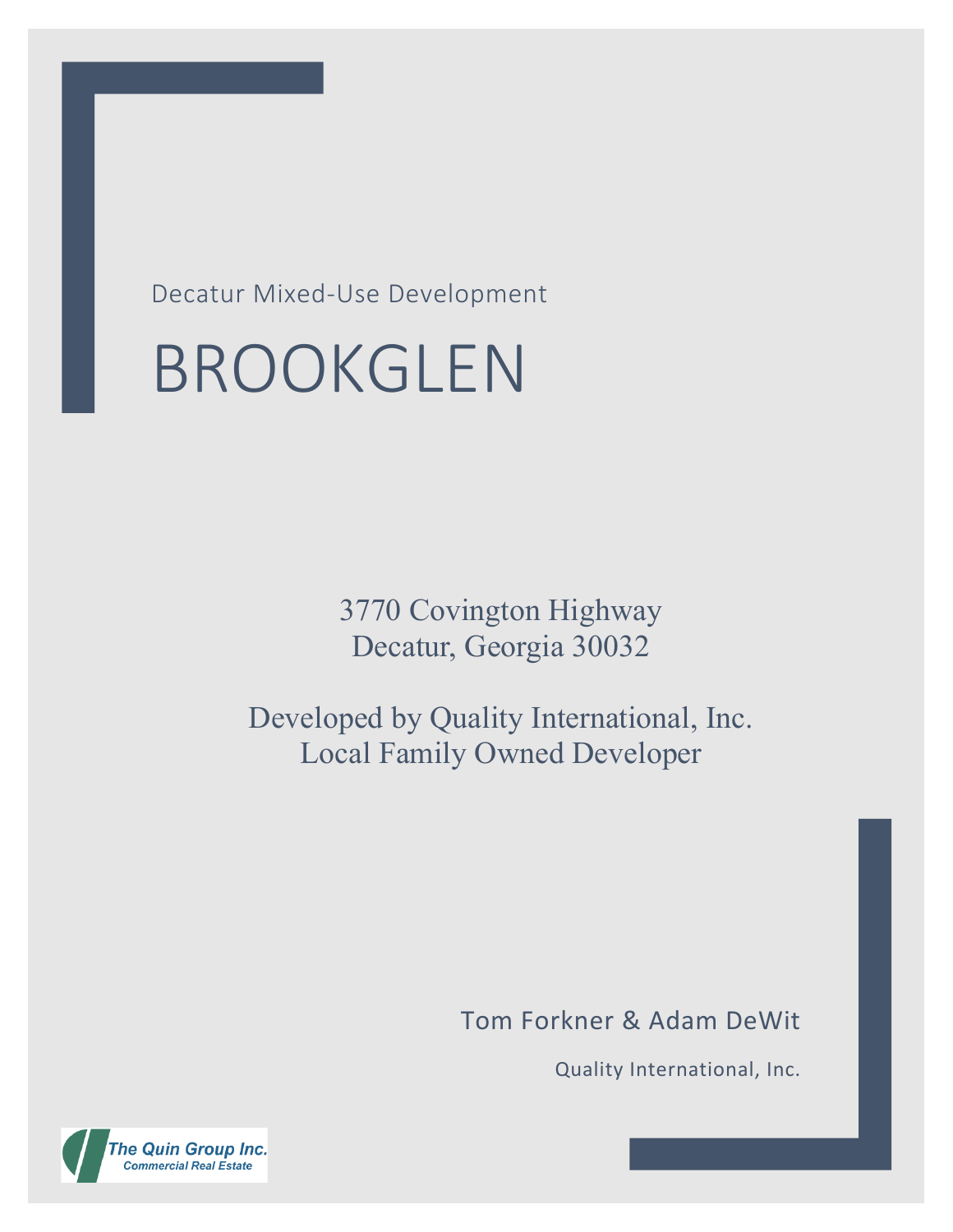### **BROOKGLEN RETAIL**

<u>For the second contract of the second contract of the second contract of the second contract of the second con</u>



#### **Target Business Types**

- **Local Farmers / Food Market**
- **Fitness Center**
- **Insurance Office**
- **Tax Service**
- **Bank & Financial**
- **Restaurant**
- **Beauty Salon**
- **Coffee Shop**
- **Consumer Electronics**
- **Office Supply Services**

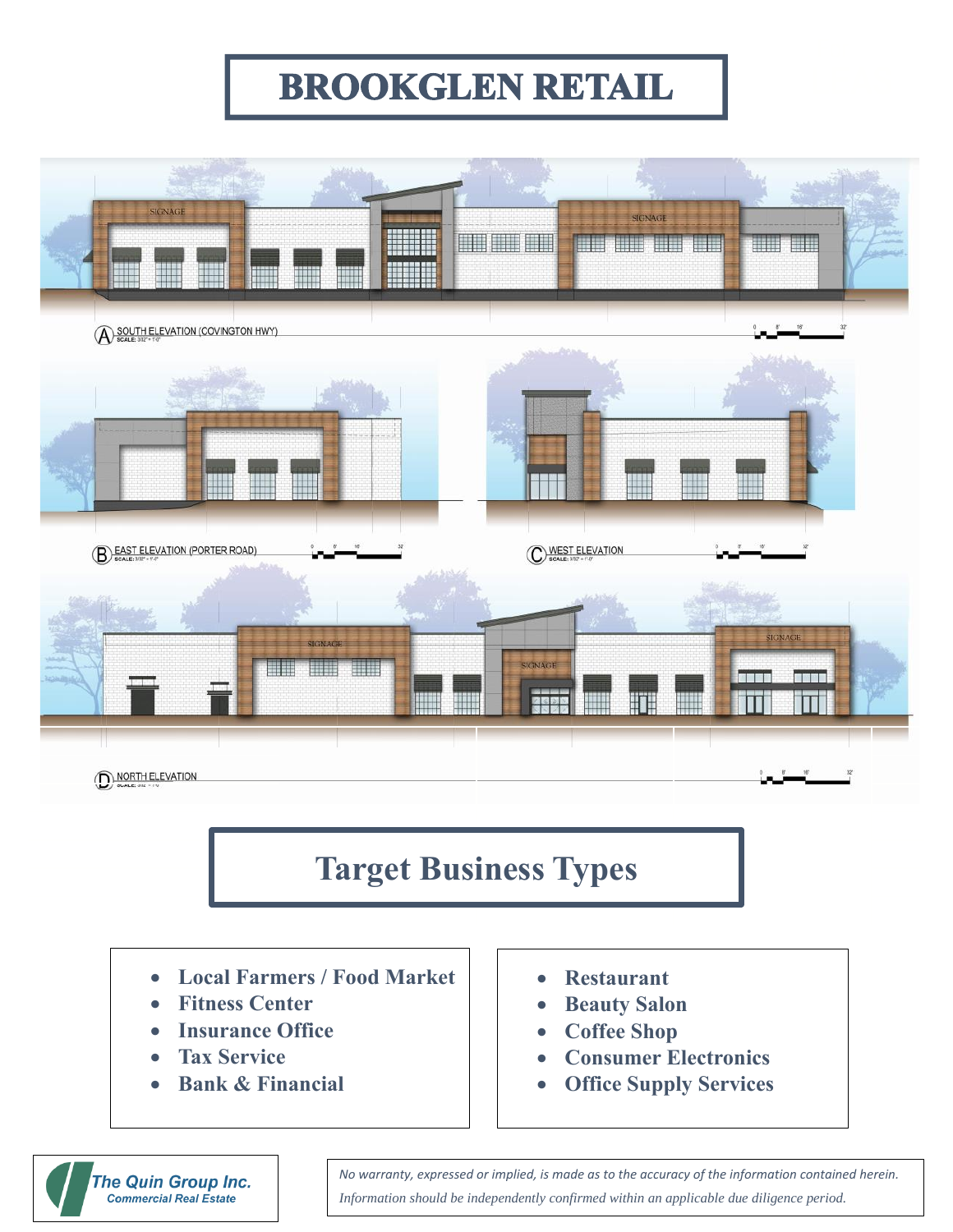# **RETAIL CENTER HIGHLIGHTS**

- **Projected Delivery October – November 2021**
- **20,000 Sq Ft Farmers / Food Market to Anchor**
- **2,000 Sq Ft to 5,000 Sq Ft in Center**
- **8,600 Free Standing Restaurant Space**
- **Local Family Owned Developer established in the community**
- **Local Real Estate Management Company**









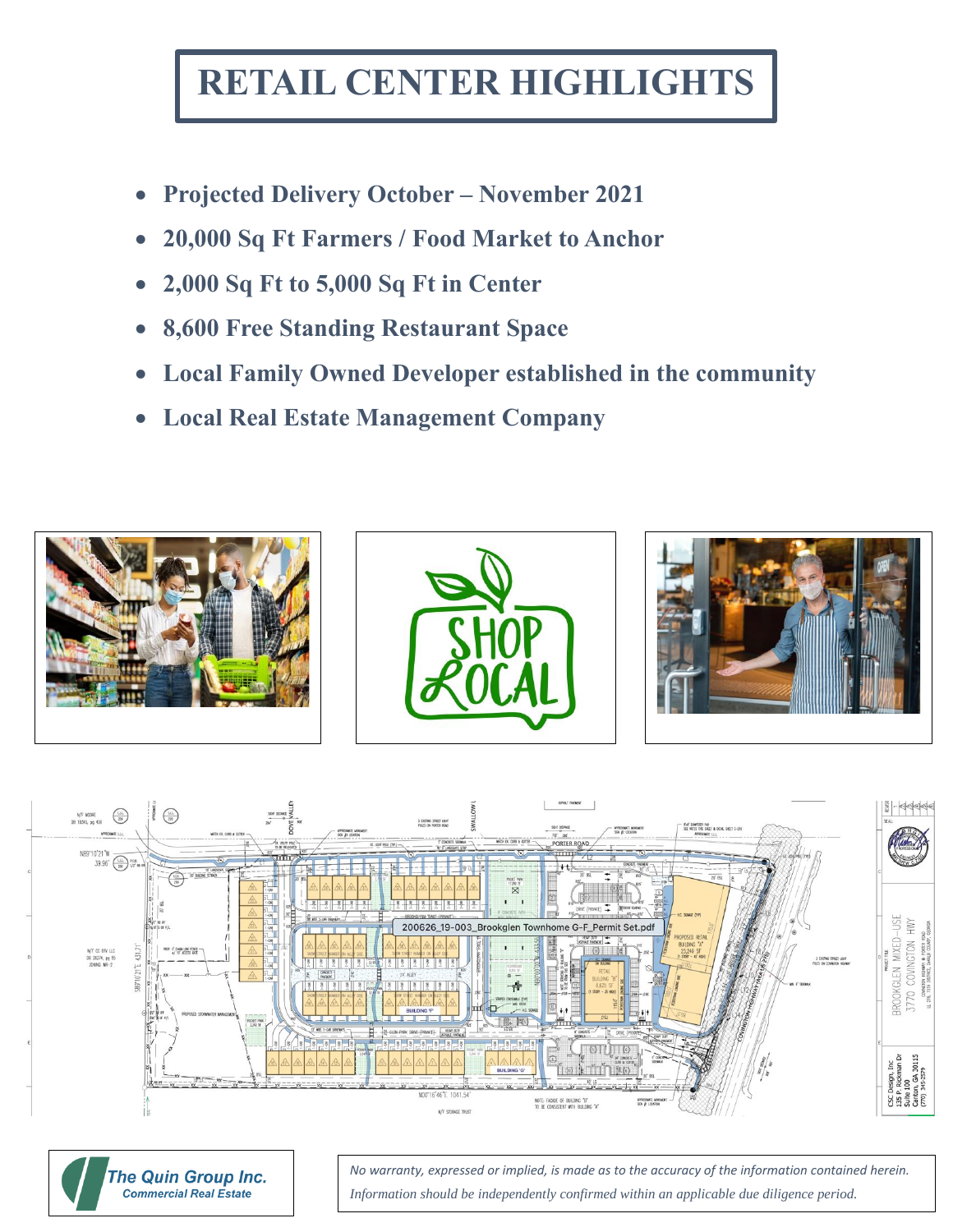## **BROOKGLEN RESIDENTIAL**

- **Projected Delivery October – November 2021**
- **Integrated into Retail Town Center on 10 Acre Site**
- **60 Town Homes – 3 Distinct Floor Plans**
- **Local Family Owned Developer established in the community**